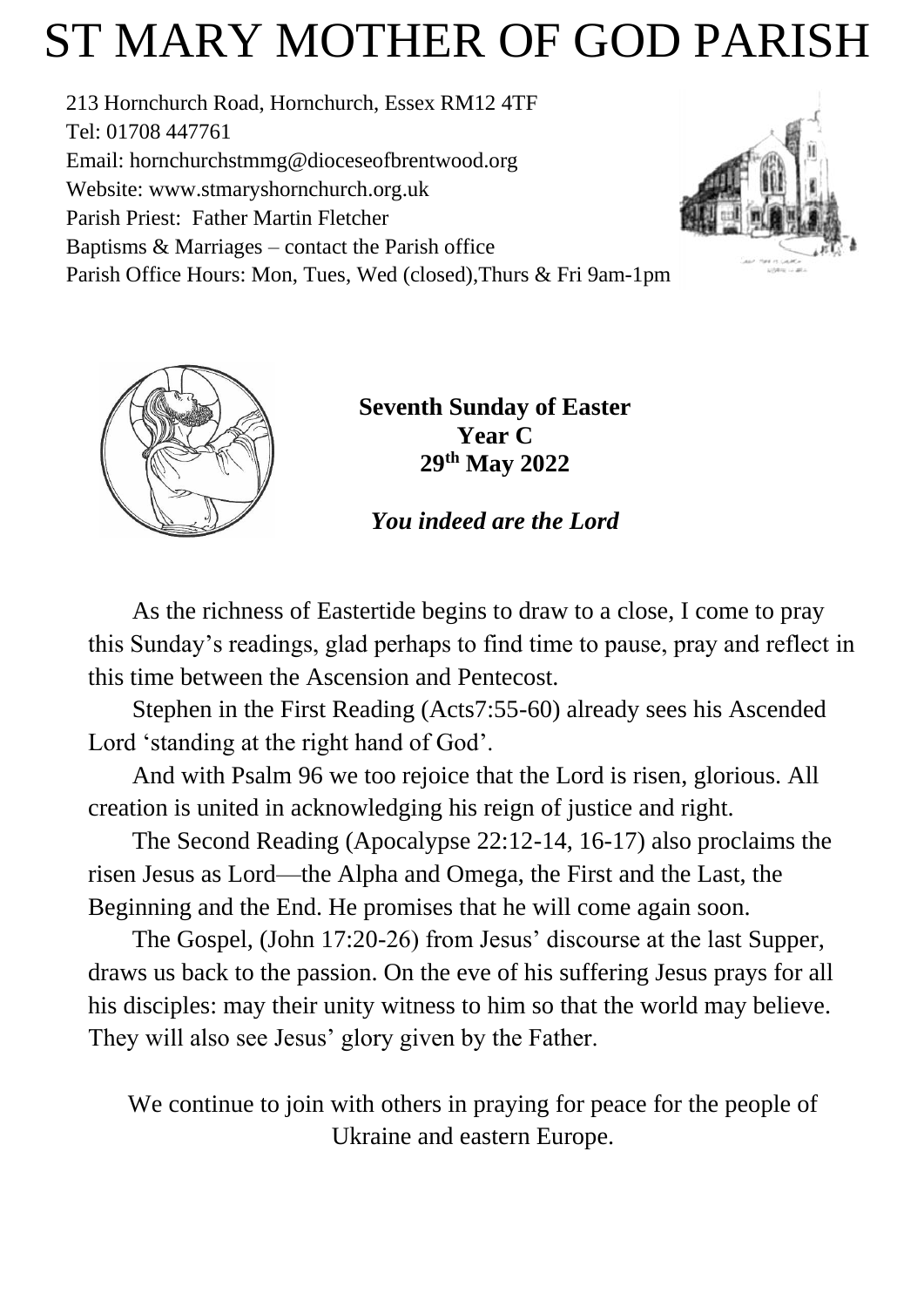**Mission Witness: 'Red Box' Thank You and Appeal:** This weekend, we welcome Fr Paul Boagey MHM to give the five-yearly Appeal. Thank you to all the parishioners who already give to the Pope's official charity for overseas mission – Mission – and Britain's own missionary order, the Mill Hill Missionaries, through the Red Box. There will not be a second collection, but if you do not currently have a Red Box, please do consider taking one. It would be fantastic if every home had a Red Box to help care for our Church family throughout the world. You can find more information or set up a Direct Debit online at mission.org.uk/about-apf

**First Holy Communion:** Application forms for our 2022-2023 First Holy Communion course are available to collect from the back of the Church.

**Baptism:** Our next Baptism course will take place on  $7<sup>th</sup>$  & 14<sup>th</sup> June. If you would like to attend this course, please fill in a Baptism form which is located at the back of the church and hand it in to the Parish office.

Baby and Toddler Group: Our baby and toddler group will be restarting on Tuesday 7<sup>th</sup> June in the Parish Hall from 2-3pm. First session is free (£2 per family thereafter). The baby and toddler group will run every Tuesday (term-time only). We look forward to seeing you all.

**Exploring your Faith:** This is a new group where we meet monthly to talk about anything related to the Catholic faith. The next meeting is Tuesday 31st May, in the Van Meenan room 8.00pm-9.30pm. All are very welcome, if you are interested contact Liz Hill 07801708017 or Karen Gannon 07876 75302.

**Pass it On!:** This is a multigenerational social group, bringing older and younger people together. The group meets monthly in St Mary's Parish Hall, Hornchurch on a Saturday 2pm - 4pm. This is free group, open to all and refreshments are provided. If you've never been before, come along and try it, it's a great opportunity for the children to socialise with the older people in our community while taking part in a range of fun activities. Also, if you have an older friend, relative or neighbour that might want to try something different on a Saturday afternoon, then please tell them about the group. **The next meeting is Saturday 4th June and it is a special Jubilee party!** If you have any specific queries or if you require any assistance with travel, please contact Joanne on 07985 496196."

**Rosary Thursday 7.30pm:** The Rosary will be said in the Church. Please enter through the side door of the Church by the Van Meenan room. All are welcome to come and join us.

**Queens Jubilee Picnic:** Please join us to celebrate the Queens Jubilee on Friday 10th June 3.30 - 7pm on the Parish Field, we will have tombola's, games, plus food and drink to purchase.

**Musical talent needed:** If you can play the guitar / piano / keyboard and are willing to help, please speak to Fr Martin.

**Fuel Bank Foundation:** Helping families in the energy crisis. We are mindful of those in the parish community who, as large fuel bills hit, will be choosing between heating, and eating. We have been given information about the Fuel Bank Foundation who give families help, advice and breathing space to try to alleviate fuel poverty  $-$  if you are in fuel crisis then look at www.fuelbankfoundation.org

**Rainham Foodbank Donations:** Families continue to need all the basics, all the staple foods – tinned items, pasta sauces, tea, coffee, long life milk, cereals etc., plus toiletries, large size nappies (sizes 5 to 7) toilet rolls, sanitary products. Thank you for your continuing generosity.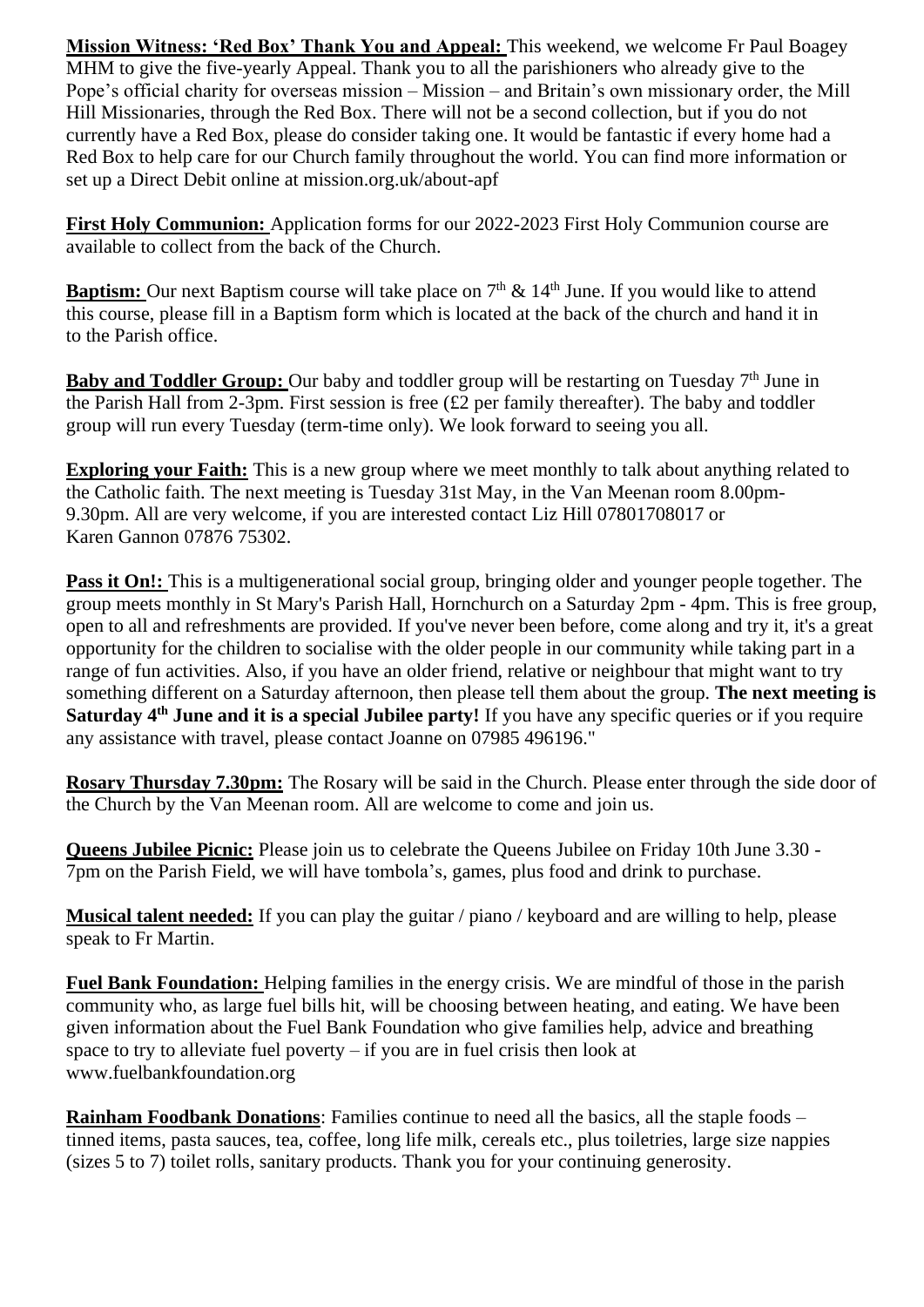**Finances:** Please feel free to drop an offering into the presbytery or alternatively, you can make a payment into our bank account, either as a one off or by a regular Standing Order. The details are as follows:

Account Number: 51019058 Sort Code: 40-13-22 Account Name: St. Mary Mother of God If you have a gift aid number, please use that as a reference when you make your donation. Any donations are very gratefully received.

**Gift Aid:** If you wish to join the Gift Aid scheme, please contact the Parish office.

**Please remember in your prayers** Yvonne Ingham RIP and Grant Cambridge RIP, who have died recently.

Please remember the sick and housebound of the parish and those in hospital in your prayers. If anyone is seriously ill and needs the priest, please ring the Presbytery.

### **Please pray for the sick in our Parish** at home and in hospital, especially:

Margaret Baan, Ashley Baptist, Ruth Carroll, Martin Chandler, Martin Cornish, John Dawson, David Donovan, Arturo Garzon, Anna Gawlik, Betty Gemba, Sharon De Giorgio, Victor Guy, Fr Bob Hamill, Malcolm Hiltion, Evelyn Hughes, Anne Humphrays, Sajy Joseph, Cathy Lennon, Bill Lodge, Paul Lodge, Margaret Lodge, John Loftus, Bina McCarthy, Carly Menon, Bridget O'Sullivan, Mary Picton, Phil & Tony Reed, Paul Ridley, Reg Smith, Susan Squires, Elaine Sullivan, Paddy Sullivan, Josie Walsh, Evelyn Ward and for all our family and friends who are ill.

**Please inform us if there is someone seriously ill and let us know if anyone on the list is no longer ill so we can remove their name from our list.**

### **Prayer to Our Lady – The Memorare Prayer**

REMEMBER, O most gracious Virgin Mary, that never was it known that anyone who fled to thy protection, implored thy help, or sought thy intercession was left unaided. Inspired with this confidence, I fly to thee, O Virgin of virgins, my Mother; to thee do I come; before thee I stand, sinful and sorrowful. O Mother of the Word Incarnate, despise not my petitions, but in thy mercy hear and answer me. Amen.

### **Prayer to St. Michael the Archangel**

"Saint Michael the Archangel, defend us in battle. Be our protection against the wickedness and snares of the devil; May God rebuke him, we humbly pray; And do thou, O Prince of the Heavenly Host, by the power of God, thrust into hell Satan and all evil spirits who wander through the world for the ruin of souls. Amen."

### **A Prayer for Ukraine**

God of peace, Whose son Jesus Christ taught us To love our neighbour as ourselves, Give your strength to the people of Ukraine, Give your wisdom to the leaders of the world, Give your love to all of us who pray for peace – Peace that will transform, Peace that will heal, Peace that will last, For the sake of the same Jesus Christ, The Prince of Peace, Amen.